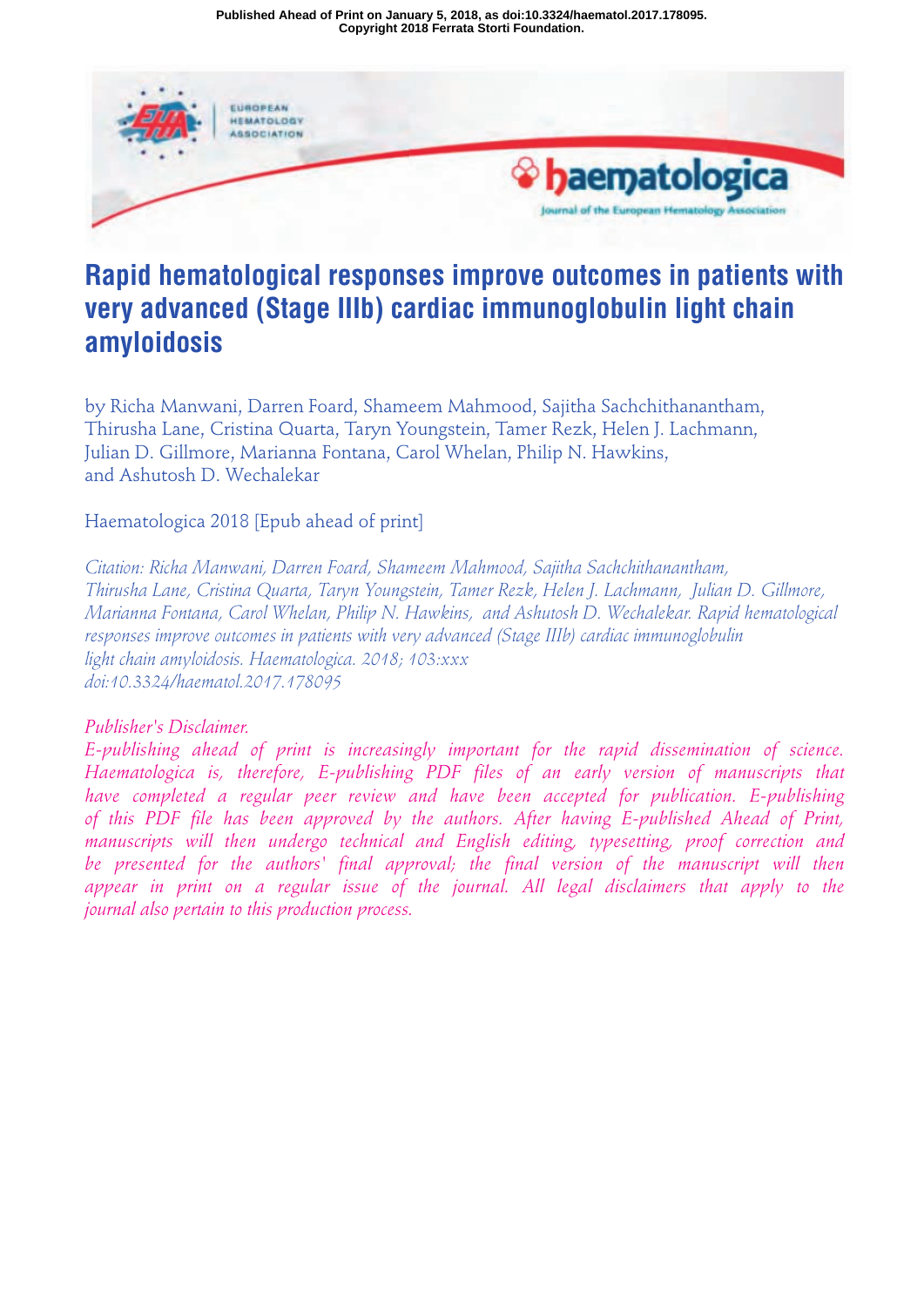## Rapid hematological responses improve outcomes in patients with very

## advanced (Stage IIIb) cardiac immunoglobulin light chain amyloidosis

Richa Manwani", Darren Foard", Shameem Mahmood", Sajitha<br>.

Sachchithanantham", Thirusha Lane", Cristina Quarta", Taryn Youngstein",

Tamer Rezkf, Helen J Lachmannf, Julian D Gillmoref, Marianna Fontanaf, Carol

Whelan", Philip N Hawkins" and Ashutosh D Wechalekar"

1 National Amyloidosis Centre, University College London (Royal Free Campus), Rowland Hill Street, London

\* Corresponding Author:<br>Dr Ashutosh Wechalekar, National Amyloidosis Centre, University College London (Royal<br>Free Campus), Rowland Hill Street, London, UK, NW3 2PF Dr Ashutosh Wechalema, Ashutosh Amyloidosis Centre, Ormeton, Osanga London (Royal<br>Free Campus), Rowland Hill Street, London, UK, NW3 2PF<br>Telephone number: +44 207 433 2733, Fax number: +44 207 433 2817

Free Campus), Romana Hill Street, London, 2011<br>Telephone number: +44 207 433 2733, Fax number: +44 2<br>Email: a.wechalekar@ucl.ac.uk Email: a.wechalekar@ucl.ac.uk

### Running head: Outcomes in advanced cardiac AL amyloidosis

Running head: Outcomes in advanced cardiac AL amyloidosis<br>Text word count: 1495

Number of figures: 1

Number of tables: 2

Number of references: 10

Acknowledgements: We wish to acknowledge our staff in echocardiography, histopathology

and those involved in the clinical care of our patients. and those involved in the clinical care of our patients.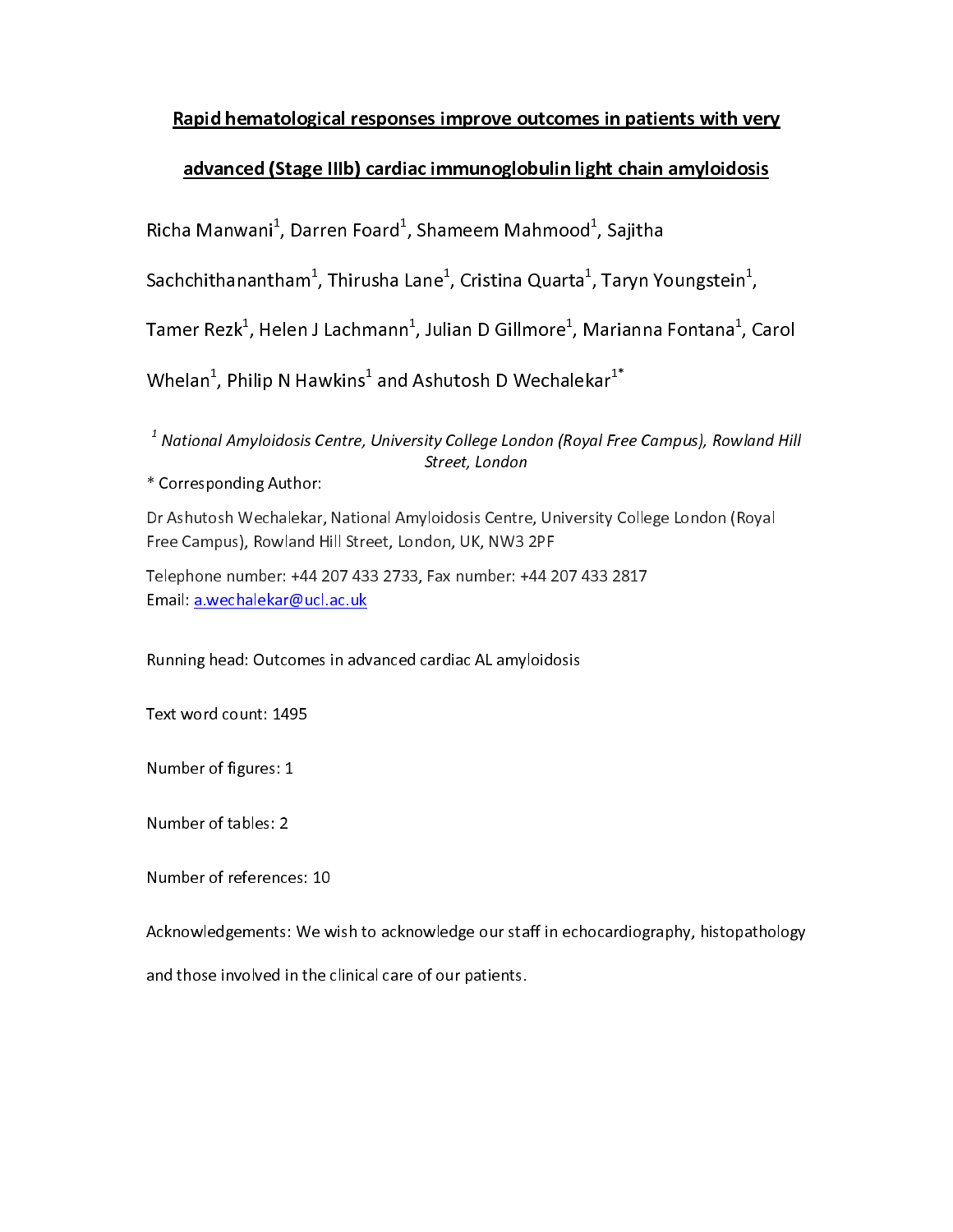Systemic AL amyloidosis (AL) is caused by deposition of misfolded immunoglobulin light<br>chains, leading to potentially catastrophic visceral dysfunction.<sup>1</sup> Outcomes are chains, leading to potentially catastrophic visceral dystunction.\* Outcomes are<br>heterogeneous, but cardiac involvement is a key survival predictor. Cardiac troponin-T and N-terminal pro-brain natriuretic peptide (NT-proBNP) are sensitive, specific markers of myocyte damage and critically determine prognosis in AL. They form the basis of the widely my order than  $\frac{1}{2}$  in AL. Theorem is the basis of the widely set of the widely speed Mayo Clinic 2004 cardiac AL staging system.<sup>2</sup> used Mayo Clinic 2004 cardiac AL staging system.<sup>2</sup><br>2004 cardiac AL staging system.<sup>2</sup><br>2004 cardiac AL staging system.

 The initial Mayo study reported median overall survival (OS) in Stage I (NT-proBNP<332ng/L<br>and Troponin-T<0.035µg/L), II (NT-proBNP>332ng/L or Troponin-T>0.035 µg/L) and III (NTproBNP>332ng/L and Troponin-T>0.035µg/L) AL as 26.4, 10.5 and 3.5 months, respectively.<sup>2</sup> This has been refined, incorporating difference in involved and uninvolved serum free light chains (dFLC).<sup>3</sup> A European collaboration reported median OS of 7.1 months in Stage III and chains (dFLC). A European collaboration reported median OS of 7.1 months in Stage III and<br>defined an ultra-high risk subgroup with Stage IIIb involvement (NT-proBNP>8500 ng/L and Troponin-T>0.035ug/L), associated with the poorest survival (4 months).<sup>4</sup> The initial Mayo Troponin-T>0.035μg/L), associated with the poorest survival (4 months). The initial Mayo<br>study was a retrospective analysis of 242 patients with newly diagnosed AL between 1979-<br>. 2000; the European study captured patients from 2004-2013. Modest improvement in outcomes in the latter study may be due to novel agent availability, disease awareness and improved supportive care. There is a paucity of outcome data in the ultra-high risk Stage IIIb subgroup - such patients are generally excluded from clinical trials. We therefore report outcomes of 179 patients with Stage IIIb cardiac AL, showing that treatment responses can impact survival even in this poor risk cohort. impact survival even in this poor risk cohort.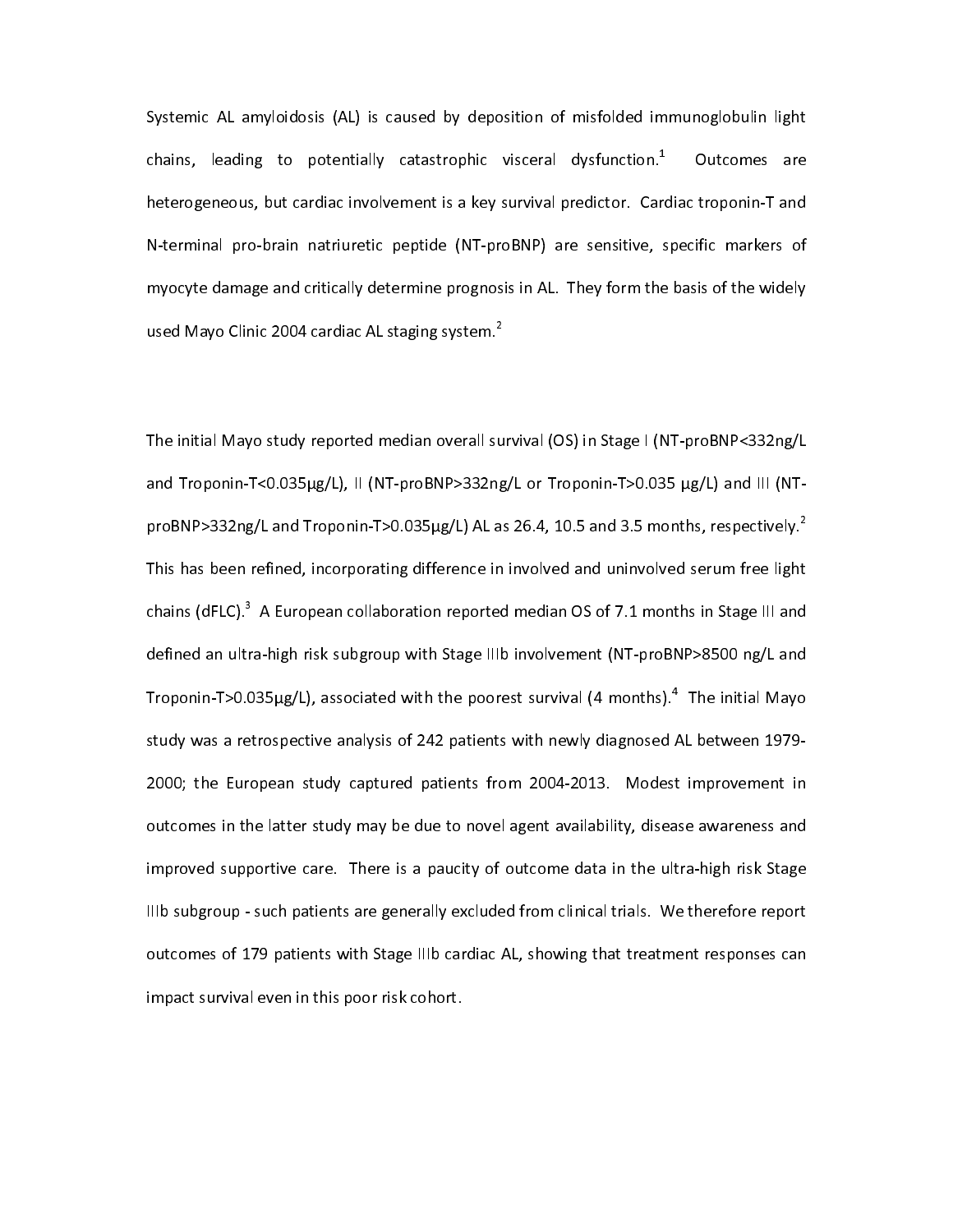All patients from ALchemy (a prospective observational study of all newly diagnosed AL<br>patients at the UK National Amyloidosis Centre) with Mayo Stage IIIb (Troponin-T>0.035µg/L and NT-proBNP>8500ng/L) cardiac AL from 2009-2015 were included (n=179). Patients were treated according to nationally agreed protocols in the UK-BSCH guidelines<sup>5</sup> (current were treated according to nationally agreed protocols in the UK-BSCH guidelines' (current<br>protocols available at <u>http://www.ucl.ac.uk/amyloidosis/nac/chemotherapy protocols</u>). Organ involvement, hematologic and amyloidotic organ responses were assessed according to amyloidosis consensus criteria.<sup>6</sup> Primary outcome measures were OS and impact of hematologic response on survival. Primary outcome measures were OS and impact of hematologic response on survival.

 $\ddot{\phantom{0}}$ 179 patients were included. Table 1 shows baseline characteristics. Median age was 66.3<br>years (41.4-89.4 years). 44% had NYHA class 3-4 symptoms and 18% had ECOG score≥3. Median NT-proBNP was 14762ng/L (8500-147940ng/L). Median LV wall thickness was 15mm (10-21mm); median LV ejection fraction (LVEF) was 49% (23-75%). 132 (73%) had renal involvement and 29 (16%) had liver involvement. Thirty (17%) patients died prior to treatment. These patients were very unwell and opted for supportive care only. First-line treatment included: cyclophosphamide, thalidomide and dexamethasone (CTD) 27%; cyclophosphamide, bortezomib and dexamethasone (CyBorD) 39%; bortezomib and dexamethasone 7%; melphalan and dexamethasone 2%; lenalidomide and dexamethasone dexamethasone 7%; melan and dexamethas  $\frac{1}{2}$  is the 2%; other 7%; lengthas one 2%; lengthas one 2%; lengthas one 2%; lengthas one 2%; lengthas one 2%; lengthas one 2%; lengthas one 2%; lengthas one 2%; lengthas one 2% 1%; other 7%.

 $\ddot{\phantom{0}}$ On an intention-to-treat (ITT) basis (including all patients), 6 month hematologic responses<br>were: complete response (CR) 35 (20%), very good partial response (VGPR) 25 (14%), partial response (PR) 32 (18%) and non-response 87 (48%) (including deaths prior to/after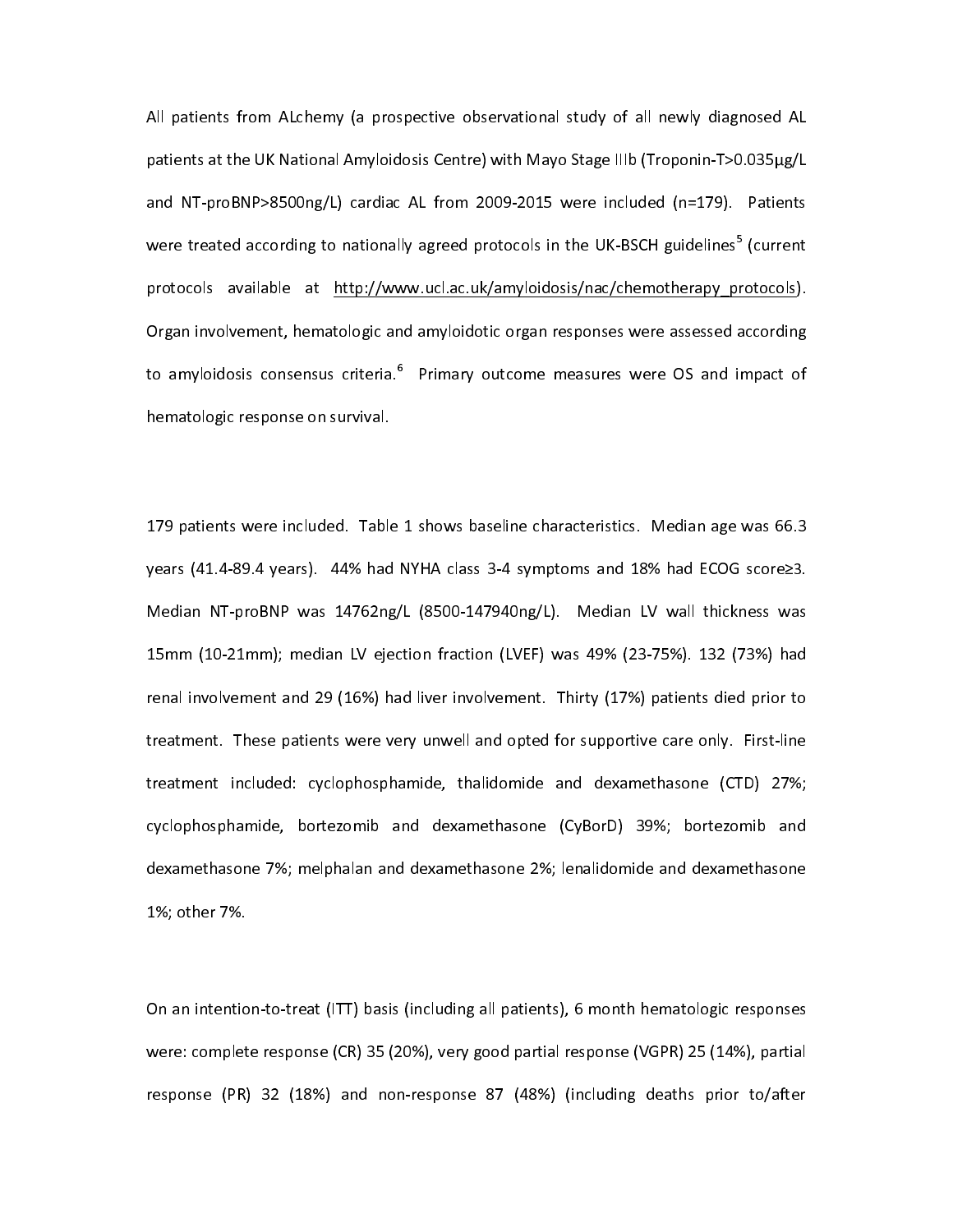treatment initiation). Thirty seven patients (21%) achieved CR/VGPR at Day 30. On an ITT<br>basis, median OS was 6 months (Figure 1A). Patients in a CR/VGPR by Day 30 of treatment had median OS of 26 months, compared to 5 months in non-CR/VGPR (Figure 1C). Median OS in patients achieving overall CR/VGPR, PR and non-response at 6 months was 38 months, 7 months and 2.6 months respectively (log rank p<0.0001) (Figure 1B). A landmark analysis showed that of 76 patients still alive at 6 months who had achieved a CR, VGPR, PR and nonshowed that of 76 patients still alive at 6 months who had achieved a CR, VGPR, PR and non-------------------response at 1 month (after 1 cycle of chemotherapy), the proportion alive at 12 months was<br>86%, 74%, 74% and 33%, respectively. Table 2 shows hematologic responses by treatment. Of patients treated with CTD or CyBorD, 14% and 36% achieved a CR/VGPR at 1 month  $(p< 0.01)$ , respectively. The proportion of patients treated with CTD or CyBorD that achieved a 6 month CR/VGPR was 33% and 52% (p=0.04), respectively. There was a suggestion of better OS with CyBorD compared to CTD but the difference was not statistically significant (possibly due to small patient numbers and proportion of CTD patients also achieving a VGPR/better within one cycle) (Figure 1D).  $V_{\rm eff}$  and  $V_{\rm eff}$  (Figure 1D).

 $\overline{a}$ Univariate and ROC analysis revealed that LVEF<55%, dFLC>400 mg/L and systolic blood values above/below the threshold was: dFLC < vs. > 400 mg/L  $-$  7 months vs. 3 months; LVEF  $>$  vs.  $<$  55% - 10 months vs. 5 months; SBP  $>$  vs.  $<$  110 mg Hg – 10 months vs. 5 months. In a multivariate model, not achieving a CR/VGPR at 6 months (HR 5.3, p<0.001; 95%Cl 3.8-8.2), LVEF<55% (HR1.5 p=0.044; 95%CI 1.05-2.1), dFLC>400 mg/L (HR 1.3 p=0.076; 95%CI 0.9-1.8) and SBP<110mmHg (HR 1.55 p=0.023; 95% CI 1.05-2.1) were independent predictors of and SBP (HR 1.55 pm) control in the prediction of the prediction of the prediction of the prediction of the prediction of the prediction of the prediction of the prediction of the prediction of the prediction of the predic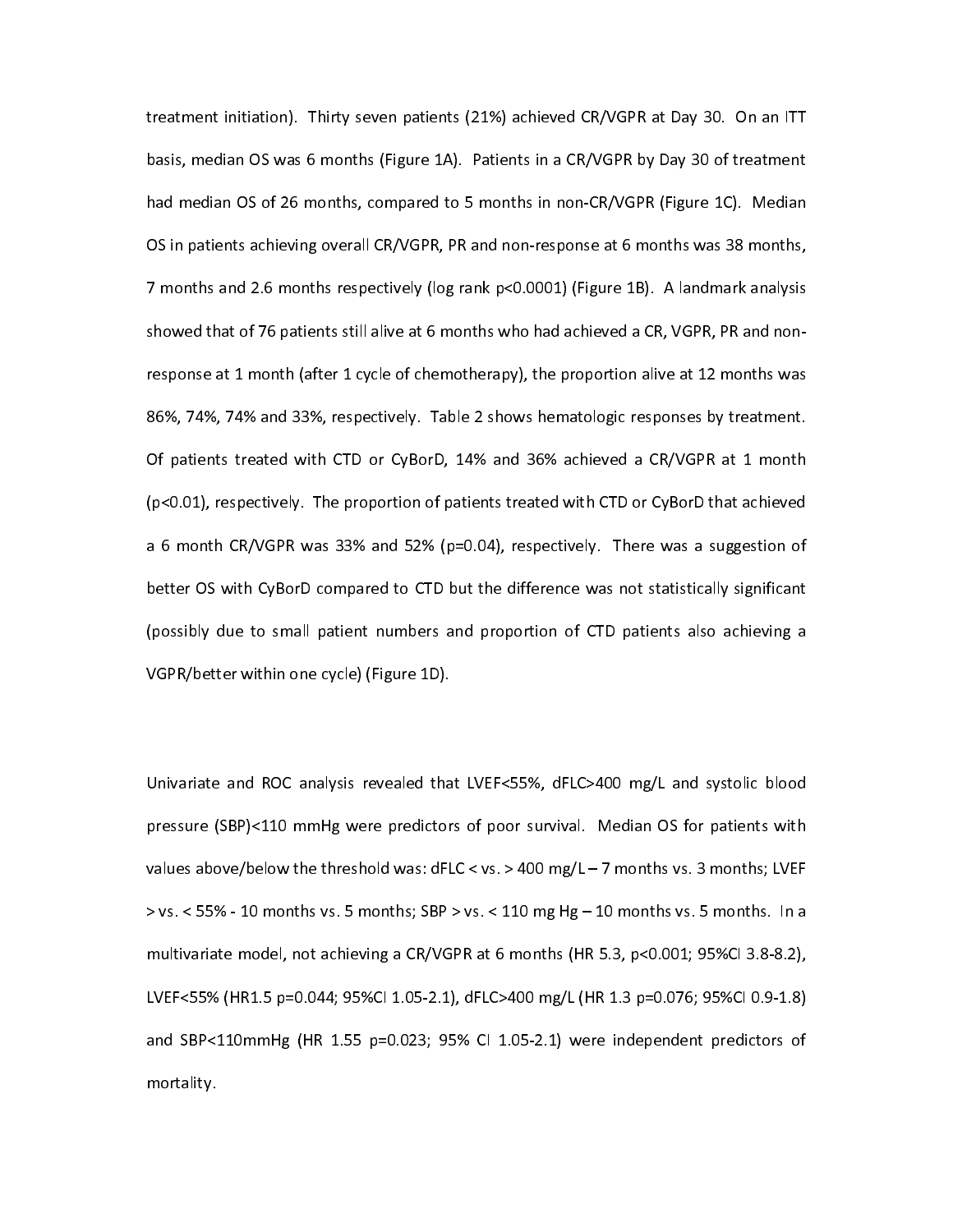This study, focusing exclusively on Stage IIIb AL, highlights the complex heterogeneity of this<br>disease. There is likely referral bias in the cohort: very unwell patients may be unable to travel to our centre. That withstanding, median OS is 6 months, slightly better than survival previously described in advanced cardiac involvement. Stage IIIb AL presents a challenging dichotomy. Half of the patients lived long enough to complete treatment and be assessed for response. Strikingly, those achieving a rapid response at Day 30 or overall CR/VGPR at 6 months had markedly better survival than ever reported in this patient cohort. However, the other half of patients died, unable to benefit from treatment - perhaps their disease was too advanced to enable hematologic response to improve survival. The European collaboration identified Stage IIIb as a separate cohort<sup>4</sup> but patients are heterogeneous. collaboration identified Stage IIIb as a separate cohort<sup>+</sup> but patients are heterogeneous.<br>Hypotension, poor systolic function and high presenting light chains (previously reported as poor prognostic factors in AL) were further determinants of survival. The European study reported lower hematologic responses (32% achieved  $\geq$ PR (ITT))<sup>4</sup>, probably because it reported lower hematologic responses (32% achieved ≥PR (ITT))", probably because it<br>included patients from 2002-2010 with a smaller proportion treated with novel agent based<br>. combination therapy compared to the current cohort (7% vs. 48% treated with a bortezomib-based regime, respectively). Hematologic responses to CyBorD in this cohort are similar to those in a previous multicentre study of Stage III patients treated with are similar to those in a previous multicentre study of Stage III patients treated with<br>CyBorD.<sup>7</sup>  $CvB$ or $D.^7$ 

 $\overline{1}$ These data generate important hypotheses requiring study in prospective trials. The<br>encouraging survival of patients who respond to therapy should engender confidence in encouraging of patient of patient confidence in the patient of patient confidence in the section of prospective AL trials.<sup>6, 8</sup> designing trials for this patient cohort, thus far excluded from all prospective AL trials.<sup>6</sup> designing trials for this patient cohort, thus far excluded from all prospective AL trials.  $\degree$ <br>designing trials for this patient cohort, thus far excluded from all prospective AL trials.  $\degree$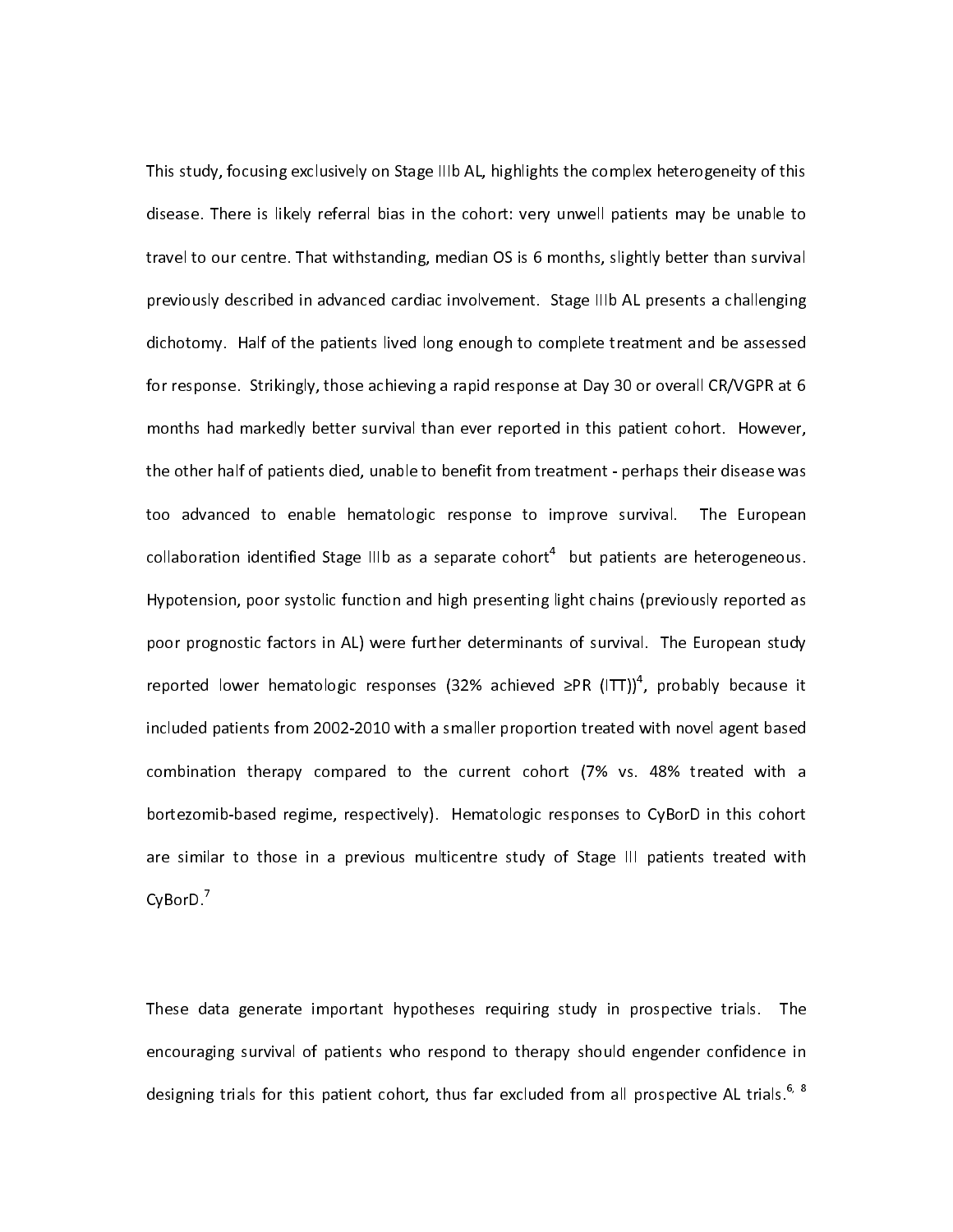The marked improvement in outcomes for early responders suggests that perhaps in some<br>patients, light chain toxicity is a critical factor that is potentially reversible with chemotherapy-induced hematologic response. Others may have a combination of light chain toxicity and true amyloid deposition that may not be rapidly amenable to chemotherapy by the same extent. Specialist cardiac magnetic resonance imaging with T2 sequences showing edema may help delineate these findings and is part of an ongoing study sequences show that is part of an ongoing  $\frac{1}{2}$  finding and is part of an ongoing study study study study study study study study study study study study study study study study study study study study study study stu

 $\overline{a}$ Although rapid hematologic response in one month improves survival, the challenge is to<br>guide these fragile patients through chemotherapy, where toxicity has a high chance of leading to cardiac mortality. Patients not achieving a reduction in dFLC by the end of cycle  $1$ require review of their chemotherapy regime, with addition of other agents if feasible. In both ITT and landmark analyses, we show that early response appears to translate into survival benefit at 12 months. However, hematologic response does not immediately impact upon amyloidotic visceral dysfunction: patients can succumb to effects of end-organ damage despite excellent hematologic responses. This may partly explain the lack of difference in outcomes with CyBorD vs CTD, despite better hematologic responses in the CyBorD group. The small numbers limit utility of subset analysis but larger studies across international centres are planned to validate these results. Given the better early responses, bortezomib-based regimes would still be the recommended first-line for these responses, bortezomib-based regimes would still be the recommended first-line for these patients.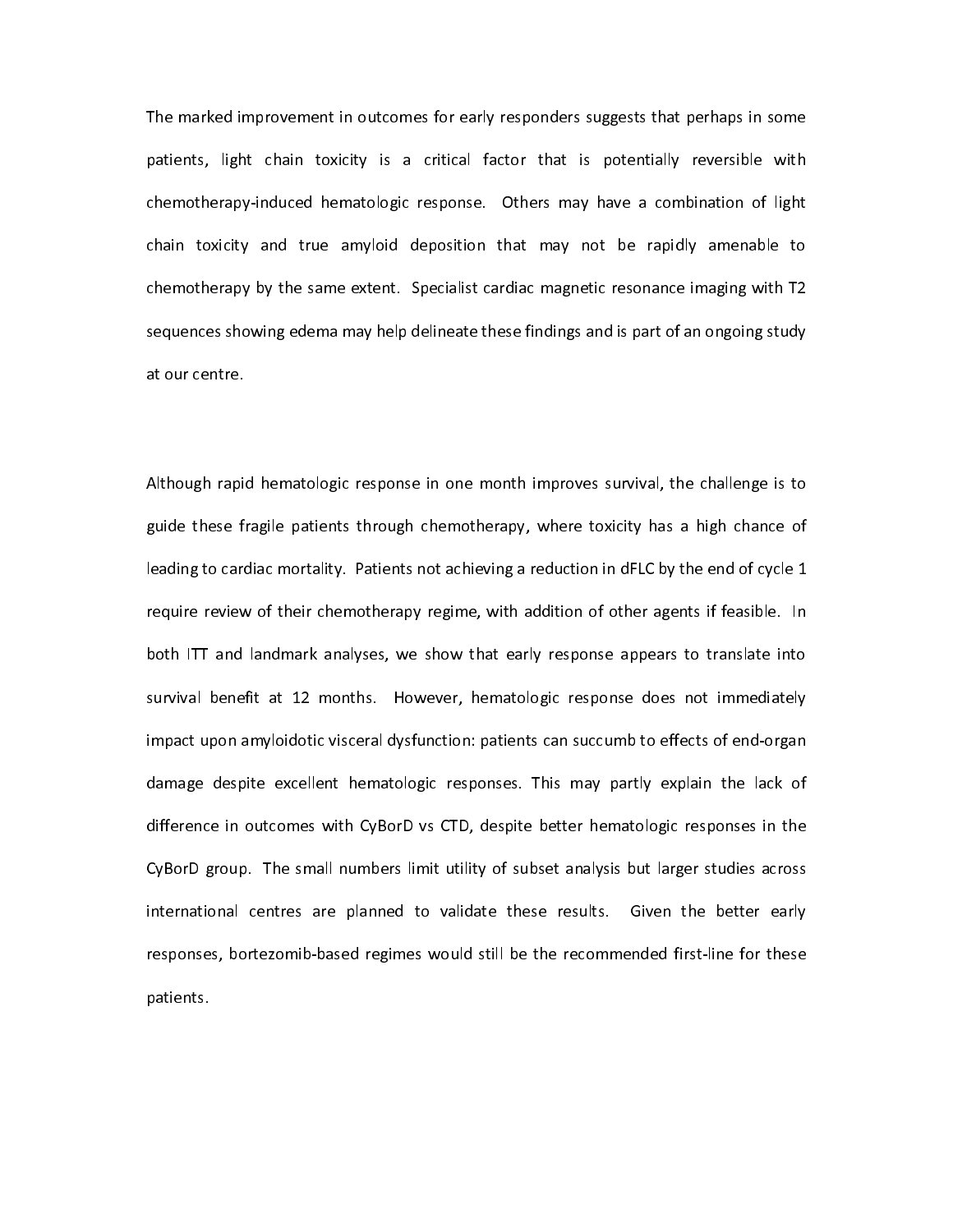Treatment regimens offering rapid hematologic responses with minimal toxicity are the holy<br>grail of this disease. Use of genetic markers to identify markers of clonal sensitivity and targeted therapies (such as venetoclax in patients with  $t(11,14)$ ) require further study. Antitargeted therapies (such as venetoclax in patients with t(11;14)) require further study. Antiplasma cell monoclonal antibodies such as daratumumab have demonstrated rapid<br>responses with good tolerance, suggesting a role for this early in the disease course but further studies are needed to evaluate its use in patients with advanced cardiac involvement.<sup>9</sup> Small molecules such as doxycycline or  $p38$  MAP kinase inhibitors may help involvement.~ Small molecules such as doxycycline or p38 MAP kinase inhibitors may help<br>reduce light chain cardiotoxicity. Immunotherapy agents such as NEOD001, a monoclonal antibody binding to an epitope unique to misfolded light chains, may enable acceleration of cardiac amyloid fibril clearance and phase I data suggests the possibility of rapid cardiac cardiac fibril clearance and phase in the phase of the phase in the possibility of responses. <sup>10</sup> Such agents may have a crucial role in early treatment with a dual mechanism. responses.  $\sim$  Such agents may have a crucial role in early treatment with a dual mechanism.<br>.

 $\overline{1}$ In conclusion, treatment of advanced cardiac AL remains a major unmet medical need.<br>Whilst confirming the fragility and mortality of this population, these data shine a ray of hope that rapid responses with novel agent based treatment can change outcomes in even this very advanced patient group. Larger international collaborative studies and novel imaging may help to tease out factors impacting survival. Crucially, this study shows that this patient population must be included in future prospective clinical trials of anti-amyloid the included included in future population must be included in function  $\mathcal{L}$  is and novel anti-plasma cell therapy. and novel and novel therapy.<br>Therapy. Therapy. Therapy. Therapy. Therapy. Therapy. Therapy. Therapy. Therapy. Therapy. Therapy. Therapy. The<br>Therapy. Therapy. Therapy. Therapy. Therapy. Therapy. Therapy. Therapy. Therapy.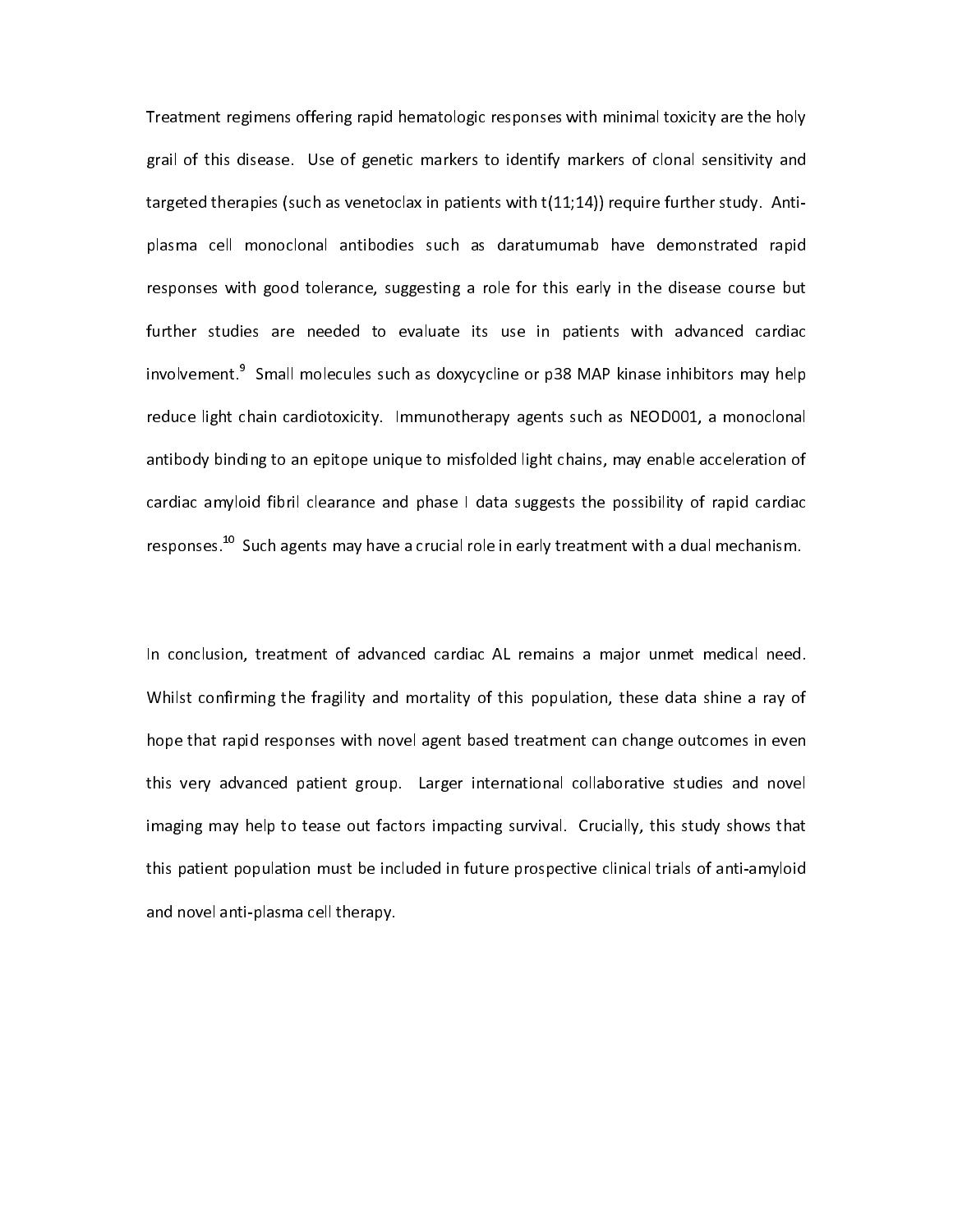#### **References**

2. Clin Oncol. 2011;29(14):1924-1933.<br>2. Dispenzieri A, Gertz MA, Kyle RA, et al. Serum cardiac troponins and N-terminal pro-brain<br>natriuretic peptide: a staging system for primary systemic amyloidosis. J Clin Oncol.<br>2004; 2. Dispenzieri A, Gertz MA, Kyl<br>natriuretic peptide: a staging system<br>2004;22(18):3751-3757.<br>3. Kumar S, Dispenzieri A, Lacy<br>amyloidosis incorporating cardiac bi<br>2012;30(9):989-995.

natriuretic peptide: a staging system for primary systemic amyloidosis. J Clin Oncol.<br>2004;22(18):3751-3757.<br>3. Kumar S, Dispenzieri A, Lacy MQ, et al. Revised prognostic staging system for light chain<br>amyloidosis incorpor 2004;22(18):3751-3757.<br>
1. Kumar S, Dispenzieri A, Lacy MQ, et al. Revised prognostic staging system for amyloidosis incorporating cardiac biomarkers and serum free light chain measurement<br>
2012;30(9):989-995.<br>
4. Wechalek 2004; Humar S, Dispensian<br>
2012;30(9):989-995.<br>
4. Mechalekar AD, outcomes in 346 patient:<br>
5. Mechalekar AD, patient:<br>
5. Mechalekar AD, patient: amyloidosis incorporating cardiac biomarkers and serum free light chain measurements. J Clin O<br>2012;30(9):989-995.<br>4. Wechalekar AD, Schonland SO, Kastritis E, et al. A European collaborative study of treatn<br>outcomes in 34

amyloidosis incorporation of the server and server and server and server and server and server and the server a<br>4. Wechalekar AD, Schonland SO, Kastritis E, et al. A European collaborative study of treatment<br>outcomes in 34 2012;30(9):989-995.<br>
4. Wechalekar AD, Schonland SO, Kastritis E, et al. A European collaborative study of treatment<br>
outcomes in 346 patients with cardiac stage III AL amyloidosis. Blood. 2013;121(17):3420-3427.<br>
5. Wecha

outcomes in 346 patients with cardiac stage III AL amyloidosis. Blood. 2013;121(17):3420-3427.<br>
5. Wechalekar AD, Gillmore JD, Bird J, et al. Guidelines on the management of AL amyloidosis.<br>
Br J Haematol. 2015;168(2):186-

S. Wechalekar AD, Gillmore JD, Bird J, et al. Guidelines on the management of AL amyloidc<br>Br J Haematol. 2015;168(2):186-206.<br>6. Comenzo RL, Reece D, Palladini G, et al. Consensus guidelines for the conduct and repor<br>of cl Br J Haematol. 2015;168(2):186-206.<br>6. Comenzo RL, Reece D, Palladini G, et al. Consensus guidelines for the conduct and reporting<br>of clinical trials in systemic light-chain amyloidosis. Leukemia. 2012;26(11):2317-2325.<br>7. 6. Comenzo RL, Reece D, Palladi<br>of clinical trials in systemic light-chain<br>7. Jaccard A, Comenzo RL, Hari I<br>dexamethasone in treatment-naive p<br>III). Haematologica. 2014;99(9):1479-<br>8. Merlini G, Lousada I, Ando Y, of clinical trials in systemic light-chain amyloidosis. Leukemia. 2012;26(11):2317-2325.<br>7. Jaccard A, Comenzo RL, Hari P, et al. Efficacy of bortezomib, cyclophosphamide and<br>dexamethasone in treatment-naive patients with

of clinical trials in systems in the clinical trials in particle is a clinical trial dexamethasone in treatment-naive patients with high-risk cardiac AL amyloidosis (May<br>III). Haematologica. 2014;99(9):1479-1485.<br>8. Merlin dexamethasone in treatment-naive patients with high-risk cardiac AL amyloidosis (Mayo Clir<br>
III). Haematologica. 2014;99(9):1479-1485.<br>
8. Merlini G, Lousada I, Ando Y, et al. Rationale, application and clinical qualificat 111). Haematologica. 2014;99(9):1479-1485.<br>8. Merlini G, Lousada I, Ando Y, et al. Rationale, application and clinical qualification for NT-<br>proBNP as a surrogate end point in pivotal clinical trials in patients wi 8. Merlini G, Lousada I, Ando Y, et al. F<br>proBNP as a surrogate end point in pivotal c<br>2016;30(10):1979-1986.<br>9. Kaufman GP, Schrier SL, Lafayette R<br>rapid and deep hematologic responses in pa<br>2017;130(7):900-902.

probate the probability probate end point in pinality in probability and point in patients with sa surround by<br>P. Star Kaufman GP, Schrier SL, Lafayette RA, Arai S, Witteles RM, Liedtke M. Daratumumab yields<br>rapid and deep 2016;30(10):1979-1986. rapid and deep hematologic responses in patients with heavily pretreated AL amyloidosis. Blood.<br>2017;130(7):900-902.<br>10. Gertz MA, Landau HJ, Weiss BM. Organ response in patients with AL amyloidosis treated<br>with NEOD001, a

8. Merchini, Louis and VII, Weiss DM. Organization and clinical quality and clinical contraction for NTrapid 2017;130(7):900-902.<br>2017;130(7):900-902.<br>10. Gertz MA, Landau HJ, Weiss BM. Organ response in patients with AL amyloidosis treated<br>with NEOD001, an amyloid-directed monoclonal antibody. Am J Hematol. 2016;91(12):E50 2020;<br>10. Gertz MA, Lan<br>with NEOD001, an am with NEOD001, an amyloid-directed monoclonal antibody. Am J Hematol. 2016;91(12):E506-e508<br>in patients with Al Amyloidositreated monoclonal antibody. Am<br>dematol. 2016;91(12):E506-e508<br> $\pm$ with NEODO)<br>- Amyloid-directed monoclonal and antibody. Am J Hematol. 2016;<br>- Am J Hematol. 2016;91(12):E506-e508. Am J Hematol. 2016;91(12):E506-e508. Am J Hematol. 2016;91(12):E506-e50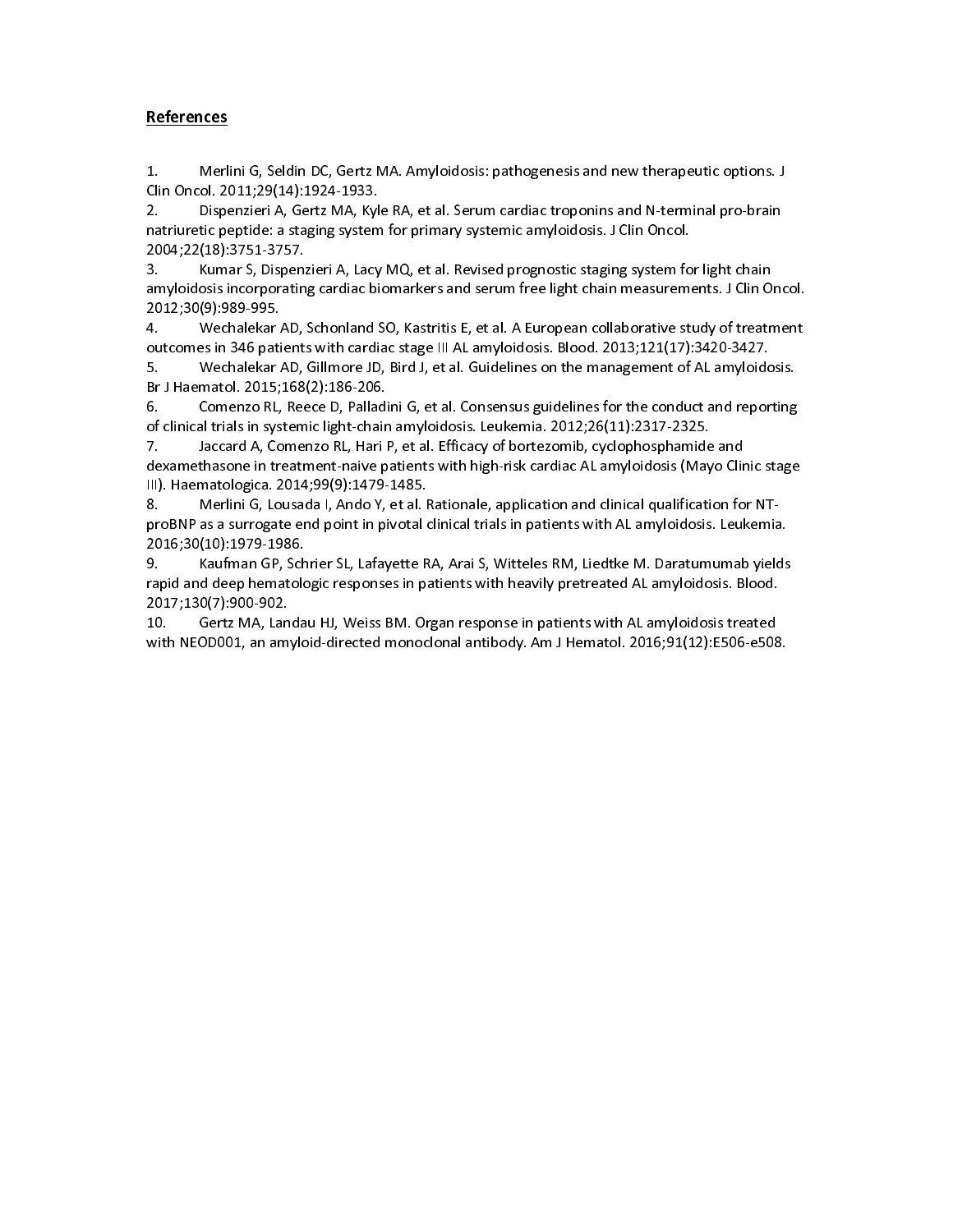#### Table 1: Baseline characteristics.

| $n = 179$                                        | Median (range)      | Frequency (%) |
|--------------------------------------------------|---------------------|---------------|
| General                                          |                     |               |
| Median age (years)                               | $66.3(41.4 - 89.4)$ |               |
| Male                                             |                     | 102 (57%)     |
| Female                                           |                     | 77 (43%)      |
| ECOG performance status                          |                     |               |
| 0                                                |                     | 0             |
| 1                                                |                     | 29 (16%)      |
| 2                                                |                     | 118 (66%)     |
| 3                                                |                     | 32 (18%)      |
| 4                                                |                     | 0             |
| Median 6-minute walk test (n=68,<br>metres)      | 184 (46-651)        |               |
| Involved light chain type                        |                     |               |
| Kappa                                            |                     | 38 (21%)      |
| Lambda                                           |                     | 141 (79%)     |
| Median dFLC (mg/L)                               | 396 (0.7 - 12788)   |               |
| dFLC>400mg/L                                     |                     | 87 (49%)      |
| Median serum monoclonal                          | $5(0-54)$           |               |
| paraprotein (g/L)                                |                     |               |
| Serum paraprotein > 5g/L                         |                     | 60 (34%)      |
| Organ involvement                                |                     |               |
| Cardiac involvement                              |                     | 179 (100%)    |
| Renal involvement                                |                     | 132 (73%)     |
| Liver involvement                                |                     | 29 (16%)      |
| Peripheral nerve involvement                     |                     | 12 (7%)       |
| Autonomic involvement                            |                     | 15 (8%)       |
| Soft tissue involvement                          |                     | 31 (17%)      |
| Gastrointestinal tract involvement               |                     | 10 (6%)       |
| Median serum creatinine (umol/L)                 | 126 (49-684)        |               |
| Median 24 hour urinary protein (g/24             | $1.96(0.1 - 56.8)$  |               |
| hours)                                           |                     |               |
| Median serum albumin (g/L)                       | 35 (14-49)          |               |
| Median bilirubin (umol/L)                        | $10(2-70)$          |               |
| Median ALP (ULN 129 units/L)                     | 104 (35-1602)       |               |
| <b>Cardiac Parameters</b>                        |                     |               |
| NYHA class                                       |                     |               |
| $1-2$                                            |                     | 87 (49%)      |
| $3-4$                                            |                     | 67 (38%)      |
| Not recorded                                     |                     | 25 (13%)      |
| Median systolic BP (mmHg)                        | 107 (79-171)        |               |
| Systolic BP ≤110 mm Hg                           |                     | 97 (54%)      |
| Median NT-proBNP (ng/L)                          | 14762 (8500-147940) |               |
| NT-proBNP > 8500ng/L                             |                     | 179 (100%)    |
| Median cardiac troponin T (ng/L)                 | $156(39 - 874)$     |               |
| Median left ventricular ejection<br>fraction (%) | 49 (23 - 75)        |               |
| Median left ventricular wall thickness<br>(mm)   | 15 (10-21)          |               |
| Left ventricular ejection fraction<br>< 55%      |                     | 128 (72%)     |
|                                                  |                     |               |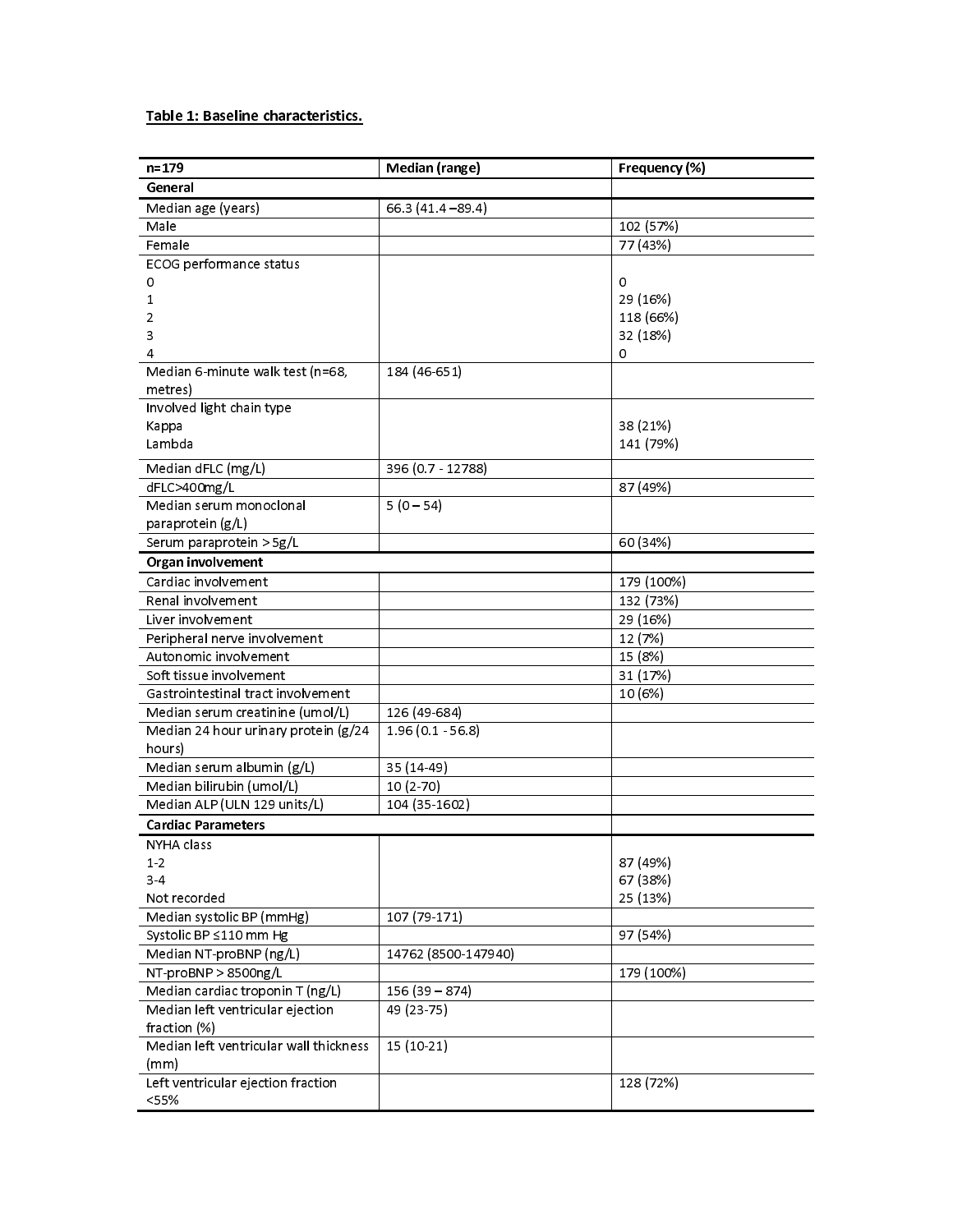Table 2: Hematologic responses by treatment. (CTD: cyclophosphamide, thalidomide and dexamethasone; CyBorD: cyclophosphamide, bortezomib and dexamethasone).

|                                |                | Hematologic response at 30 days (ITT) |                         |             |                                          | Hematologic response at 6 months (ITT) |                       |                         |                       |                                          |                         |
|--------------------------------|----------------|---------------------------------------|-------------------------|-------------|------------------------------------------|----------------------------------------|-----------------------|-------------------------|-----------------------|------------------------------------------|-------------------------|
|                                | $\mathsf{n}$   | <b>CR</b>                             | <b>VGPR</b>             | <b>PR</b>   | Non-<br>response,<br>including<br>deaths | Deaths                                 | CR                    | <b>VGPR</b>             | <b>PR</b>             | Non-<br>response,<br>including<br>deaths | Deaths                  |
| <b>CTD</b>                     | 48             | $\overline{4}$<br>(8%)                | 3<br>(6%)               | 21<br>(44%) | 12<br>(25%)                              | 6<br>(13%)                             | 11<br>(23%)           | 5<br>(10%)              | 13<br>(27%)           | 19<br>(40%)                              | 18<br>(38%)             |
| CyBorD                         | 70             | 12<br>(17%)                           | 13<br>(19%)             | 23<br>(33%) | 15<br>(21%)                              | 9<br>(13%)                             | 20<br>(29%)           | 16<br>(23%)             | 12<br>(17%)           | 22<br>(31%)                              | 20<br>(29%)             |
| Bortezomib,<br>dexamethasone   | 13             | $\mathbf{1}$<br>(8%)                  | $\mathbf{1}$<br>(8%)    | 5<br>(38%)  | 5<br>(38%)                               | $\overline{4}$<br>(31%)                | 3<br>(23%)            | $\overline{2}$<br>(15%) | 3<br>(23%)            | 5<br>(39%)                               | $\overline{4}$<br>(31%) |
| Melphalan,<br>dexamethasone    | $\overline{4}$ | $\mathbf{1}$<br>(25%)                 | $\mathbf 0$             | $\circ$     | $\overline{2}$<br>(50%)                  | $\circ$                                | $\mathbf{1}$<br>(25%) | $\mathbf{1}$<br>(25%)   | $\mathbf{1}$<br>(25%) | $\mathbf{1}$<br>(25%)                    | $\mathbf{1}$<br>(25%)   |
| Lenalidomide,<br>dexamethasone | $\overline{3}$ | $\mathsf{O}\xspace$                   | $\overline{2}$<br>(67%) | $\Omega$    | $\mathbf{1}$<br>(33%)                    | $\circ$                                | $\circ$               | $\mathbf{1}$<br>(33%)   | $\Omega$              | $\overline{2}$<br>(67%)                  | $\overline{2}$<br>(67%) |
| Other                          | 11             | 0                                     | $\circ$                 | 3<br>(27%)  | 8<br>(73%)                               | $\overline{3}$<br>(27%)                | $\circ$               | $\Omega$                | 3<br>(27%)            | 8<br>(73%)                               | $\overline{7}$<br>(64%) |
|                                |                |                                       |                         |             |                                          |                                        |                       |                         |                       |                                          |                         |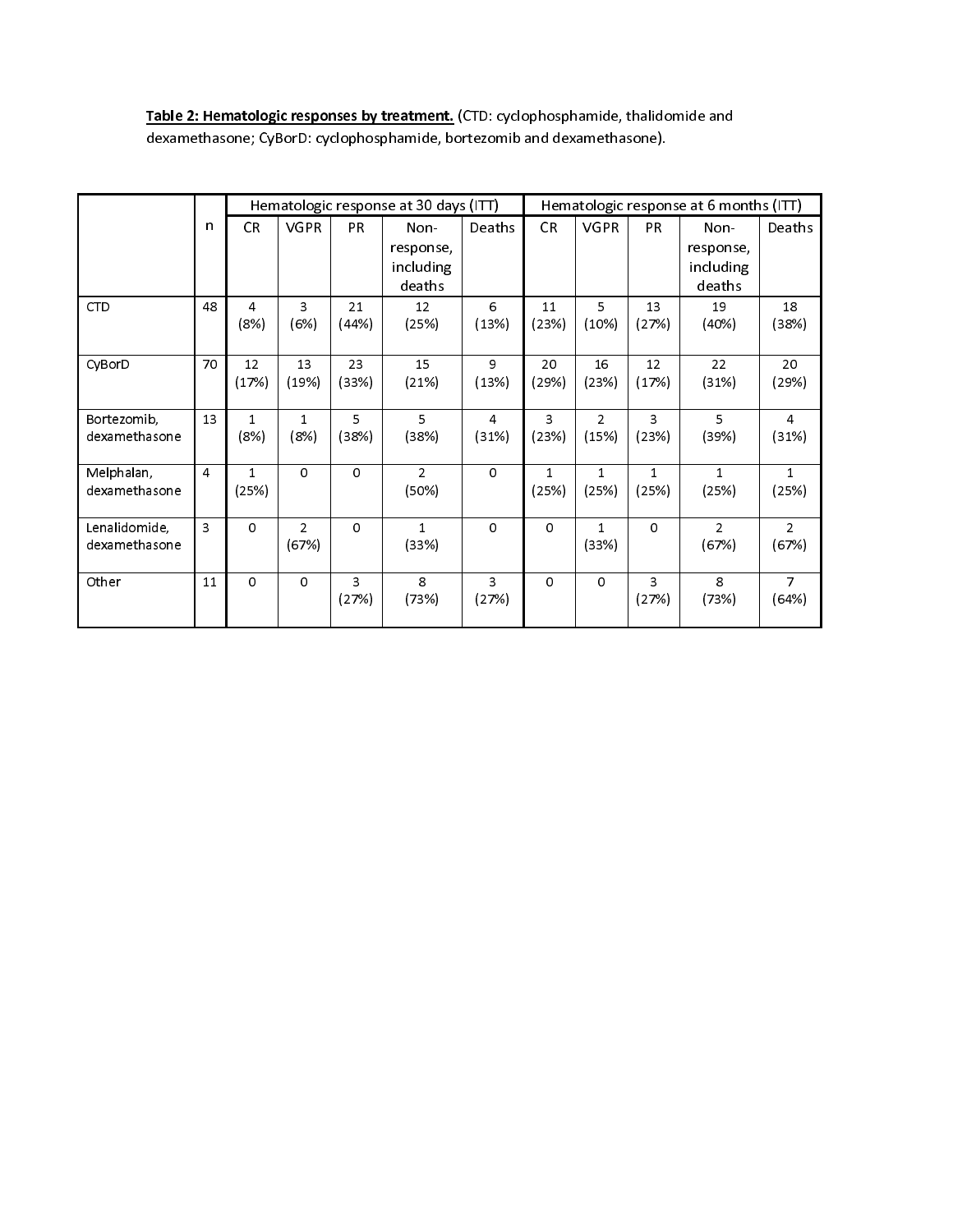#### Figure 1. Overall survival of the entire cohort, by hematologic response and by treatment.

a) Median overall survival in this group of 179 patients with Stage IIIb cardiac immunoglobulin light chain amyloidosis was 6 months. Patients who opted for palliative care and were not treated with chemotherapy (which co chemotherapy (which comprised 17% of the cohort) are included in this analysis. b) Median overall survival in those patients who achieved a CR (complete response)/VGPR (very good partial survival in these patients who achieved a CR (complete response), PR (partial response) or non-response (the latter including patients who died with and without treatment) was 38 months, 7.4 months and 2.6 months respectiv response), Propense (partial response) or non-response (the latter including patients with and an without treatment) was 38 months, 7.4 months and 2.6 months respectively (log rank p<0.0001). c)<br>Median overall survival in which treatment) was 38 months, 7.4 months and 2.4 months respectively (regioning treates).<br>Median overall survival in those patients who achieved less than a VGPR. d) There was no significant<br>difference in median overall Compared to 5 months in patients who achieved less than a VGPR. d) There was no significant<br>difference in median overall survival in patients treated with bortezomib-based regimes and CTD. difference in median overall survival in patients treated with bortezomib-based regimes and CTD. difference in median overall survival in patients treated with bortezomib-based regimes and CTD.